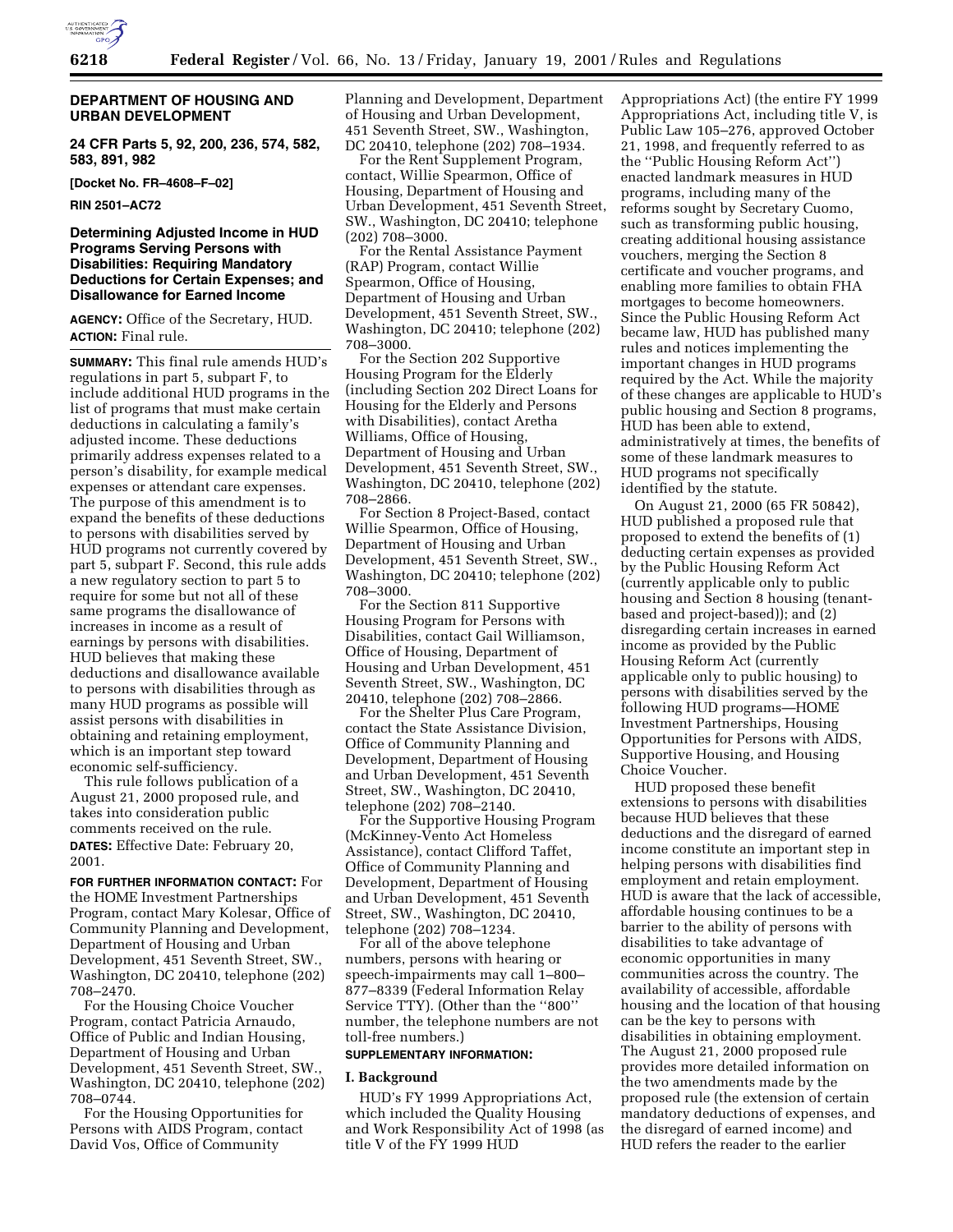rulemaking for more detailed information.

# **II. Discussion of Public Comments on the Proposed Rule**

The public comment period for the August 21, 2000, proposed rule closed on October 20, 2000. HUD received 26 comments. The commenters represented a broad cross-section of affected entities. Commenters included a wide spectrum of individuals and entities affected by or interested in this rulemaking. The majority of the commenters expressed support for the rule's proposals. Notwithstanding widespread support of the rule's proposals, commenters raised certain concerns about the rule, primarily with respect to HUD's proposal to expand the earned income disregard. The following presents a discussion of the significant comments and questions raised by the commenters and HUD's responses to these comments and questions.

#### *A. Mandatory Expense Deduction From Gross Income*

*Comment: This proposal is a positive step in helping persons with disabilities become economically self sufficient.* The following comments reflect the types of comments submitted in support for this proposal.

The expense deduction will help people with disabilities to obtain and keep employment.

The expense deduction will increase the opportunity for persons with disabilities to access many HUD programs.

The expense deduction will have a positive effect on persons with disabilities.

The expense deduction creates incentives for residents in HUD-assisted programs to return to the work force by adjusting their rent to reflect increased expenses.

Many poor people must spend a large portion of their income on required services. The rule represents a positive step by ensuring that money spent on care for persons with disabilities and child care expenses is not counted as income.

The more uniform standard of income deductions as proposed by the rule will simplify program administration at the local level.

*HUD Response.* HUD appreciates the comments in support of the proposal to deduct certain expenses from gross income.

*Comment.* The rule should allow for the deduction of expenses incurred to prevent institutionalization of a person with disabilities.

*HUD Response.* The rule provides for deduction of unreimbursed reasonable attendant care expenses. (See § 5.611(a)(3)(ii).)

*Comment.* Since the intention of the rule is self-sufficiency, the rule should not limit the exclusion of certain expenses only to the extent they exceed three percent of gross income. The rule would better serve families if it allows for a complete exclusion of the listed expenses.

*HUD Response.* The three percent cap is imposed by statute, and therefore cannot be revised by HUD through regulation. (See 42 U.S.C. 1437a(b)(5).)

*Comment.* The definition of ''adjusted income'' in § 5.611 provides the basis for determining the amount of rent to be charged to an eligible household *after* the initial determination of eligibility is made. As amended by the proposed rule, § 5.611 ensures that adjustments to income for persons with disabilities would be taken into account in determining rent. However, if § 5.609 is not similarly amended, some persons with disabilities whose gross incomes slightly exceed the program limits, but who would be eligible for substantial deductions for expenses of care, would be excluded from program eligibility.

*HUD Response.* The statutory provision for these deductions relates to adjusted income, not income for eligibility purposes. There is no indication of Congressional intent to adjust eligibility limits, which most applicants are considerably below in any event, for such purposes.

### *B. Mandatory Earned Income Disregard*

*Comment: This proposal is a positive step in helping persons with disabilities become economically self sufficient.* The following comments reflect the types of comments submitted in support for this proposal.

Persons with disabilities often have difficulty transitioning to employment. The earned income disregard will support these families in their quest for independence, and ease the transition to self-sufficiency.

The earned income disregard concept has worked well in conjunction with the Temporary Assistance for Needy Families (TANF) program. It should be equally valuable in helping persons with disabilities residing in HUDassisted housing move toward selfsufficiency.

Counting all income from earnings is tantamount to removing any incentive to work and be a contributing citizen when it would result in the loss or significant reduction in housing assistance benefits.

The more residents who work, the greater the income to HUD and those involved in operating HUD assisted housing.

The earned income disregard helps qualified families negotiate the transition from public assistance to employment. Any negative budget impacts caused by the disregard will be short-term in nature and will be offset by increased rental income (or lower subsidy levels) as families are able to stay successfully employed.

*HUD Response.* HUD appreciates the comments in support of this proposal.

*Comment.* Broader application of the earned income disregard may diminish funds available for other programs. A mandatory earned income disregard will, in some cases, limit housing choice. It will force agencies to disallow earned income that would otherwise enable families to qualify for better housing under the Section 8 voucher program. The impact of this proposed policy on the Housing Choice Voucher Program must be considered before finalizing the rule. The final rule needs to address all these concerns.

*HUD Response.* HUD took these concerns into consideration in developing the proposed rule, and determined that any fiscal impact will not be significant and will be shortterm. HUD believes that the long term benefits of this proposal—helping persons with disabilities obtain and retain employment—outweigh any initial short term impact. As several commenters pointed out, this proposal will help persons with disabilities move toward self-sufficiency, which will increase available funds for other families.

*Comment.* The earned income disregard should be coordinated with other federal agencies (*e.g.,* SSA, HHS, DOL) to ensure that there are no overlaps or inconsistencies with other applicable programs. The rule does not take into account the way the earned income disregard interfaces other federal programs affecting persons with disabilities.

*HUD Response.* HUD undertook this coordination when developing its proposed and final rules on ''Changes in Admissions and Occupancy Requirements,'' published on April 30, 1999 (64 FR 23460) and March 29, 2000 (61 FR 16692), which implemented the earned income disregard for public housing (see 24 CFR 960.255). The earned income disregard in § 5.617 is modeled on § 960.255.

*Comment.* HUD should evaluate the effectiveness of the earned income disregard as an incentive for employment based on the historical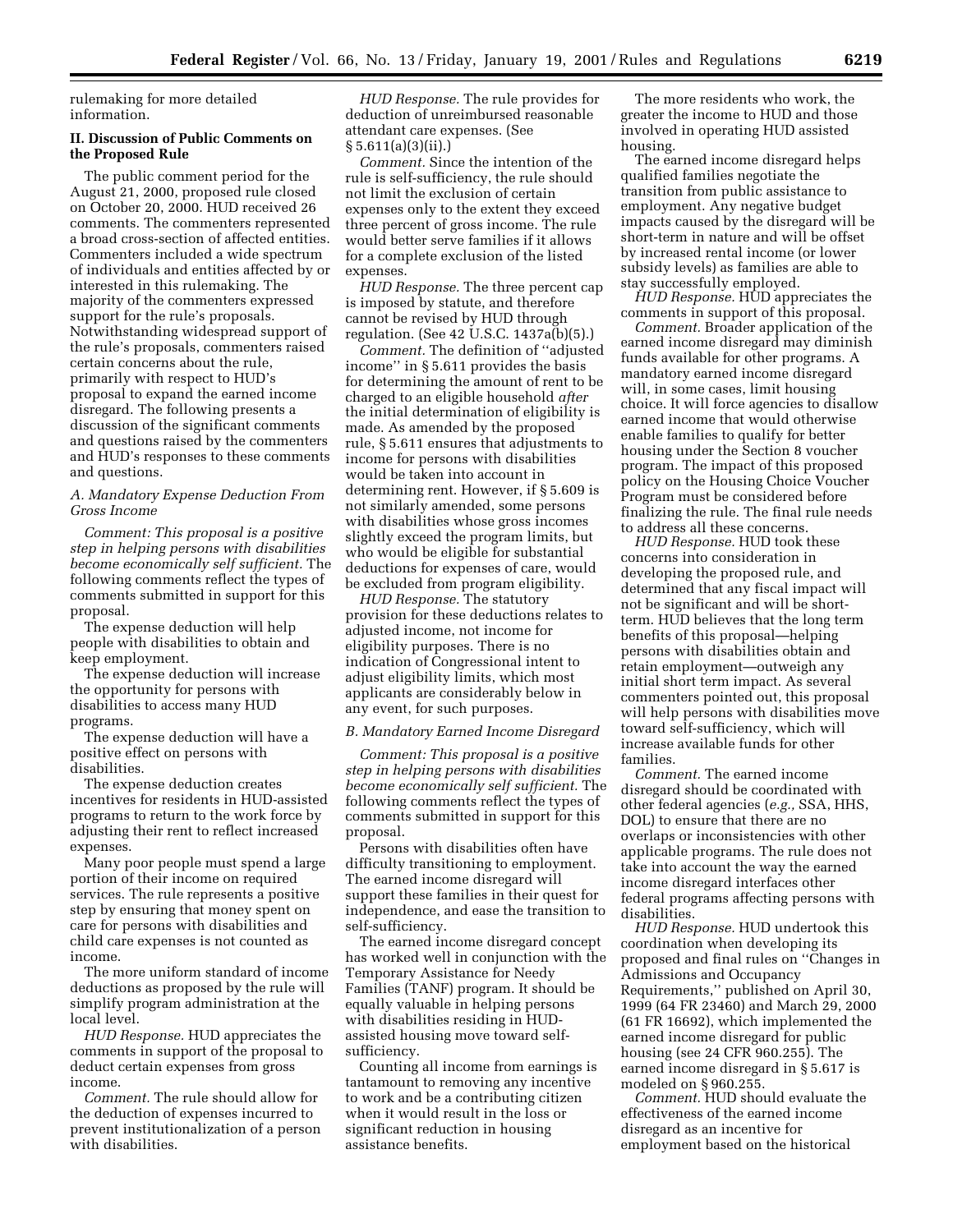experience of the public housing program before extending it to additional programs. Empirical studies are needed to validate the effectiveness of rent-based work incentives such as the mandatory earned income disregard.

*HUD Response.* HUD believes that at this time the expansion of earned income disregard to persons with disabilities is an appropriate incentive for employment, and has determined that the costs of implementation of this expanded benefit to persons with disabilities are not significant.

*Comment.* The Public Housing Reform Act specifically directs that the earned income disregard be applied to public housing. HUD must articulate in the final rule a sufficient justification for interpreting the statute so broadly as to allow extension of the earned income disregard to other programs as contemplated by the rule. The proposed rule did not provide this justification.

*HUD Response.* Section 3(b) of the U.S. Housing Act of 1937 gives the Secretary the authority to define ''income'' and therefore through this definition of income allows the Secretary to apply the earned income disregard to HUD's housing voucher program. For the HOME Program, section 104(9) and (1) of the Cranston-Gonzalez National Affordable Housing Act (42 U.S.C. 12704) states that the varying median income definitions of low-and very low-income families shall be determined by the Secretary. For the HOPWA program, Section 859(a) of the Cranston-Gonzalez National Affordable Housing Act (42 U.S.C. 12908) cites to section 8 of the U.S. Housing Act of 1937 to the end that rental assistance ''shall be provided to the extent practicable in the manner provided for under section.'' This provision refers to rental assistance, not income, and vests in the administrator discretion whether it would be practicable to follow the temporary ineligibility of section 8 income disregards. For the Supportive Housing for the Homeless program, the authorizing statute contains no income limitations. Section 426(d) of the McKinney-Vento Homeless Assistance Act (42 U.S.C. 11386) states that assisted tenants may be required to pay an occupancy charge in an amount determined by the recipient providing the project, which may not exceed the amount determined under section 3(a) of the U.S. Housing of Act of 1937. Therefore, HUD can amend the regulations for this program to provide for use by the housing provider of earned income disregards in establishing its occupancy charges.

*Comment.* Several commenters requested that HUD extend the earned

income disregard to programs other than the four programs provided in the August 21, 2000 proposed rule. Their comments included the following:

The earned income disregard should be extended to all Section 8 participants, including those receiving Moderate Rehabilitation and Project Based assistance.

The earned income disregard should be extended to all Section 8 program participants, regardless of how the actual program title is styled. Program administration will be much easier if the earned income disregard is made applicable to all Section 8 programs.

The earned income disregard should be extended to persons participating in the Section 811 program.

The earned income disregard should be extended to all households served under Section 202.

The earned income disregard should be extended to Shelter Plus Care recipients.

The earned income disregard should be extended to all persons with disabilities, regardless of the program under which they are participating.

The income disregard should be extended to all persons with disabilities in all types of HUD housing.

*HUD Response.* As discussed in the preamble to the August 21, 2000, proposed rule, HUD extended the earned income disregard to persons with disabilities in four programs (the HOME Investment Partnerships Program, the Housing Opportunities for Persons with AIDS, Supportive Housing Program, and the Housing Choice Voucher Program) because HUD had the requisite statutory authority to do so. At this time, HUD does not have the statutory authority to extend the earned income disregard to other programs but is seeking such authority.

*Comment.* The rule does not contain a suitable implementation strategy. There are many questions with regard to implementation of the earned income disregard. HUD should postpone the effective date of any proposed extension of the earned income disregard until HUD can provide additional guidance to PHAs.

*HUD Response.* As is appropriate for rules, the rule establishes the requirements for application of the earned income disregard. The specifics of how this is to be implemented by public housing agencies (PHAs) will be set out in guidance issued by HUD. HUD issued guidance to PHAs on this subject in connection with the publication of the final rule on Admissions and Occupancy. HUD expects to issue further guidance.

*Comment.* The Federal government should not substitute its own judgment for that of local housing providers since only at the local level can the costs and benefits of the mandatory income disregard be effectively weighed. Whether or not to incorporate the income disregard into specific programs is a matter best reserved to local discretion.

*HUD Response.* Consistent with the Public Housing Reform Act, HUD has left considerable discretion to PHAs on the manner of implementation of various requirements imposed by the statute. However, it is primarily the responsibility of Congress and HUD to determine which categories of families will be eligible for certain benefits. Determining whether persons with disabilities will be eligible for the earned income disregard is a determination that should be made by HUD to ensure consistency and fairness in application across the nation, and not a decision that should be made solely at the local level.

*Comment.* Notwithstanding its beneficial effect on program participants, an expanded earned income disregard will have a negative fiscal impact on local housing providers. HUD should raise administrative allowances to compensate agencies for the increased cost of managing earned income disregard provisions. The expanded earned income disregard will force housing providers to incur greater administrative costs. HUD should therefore include provisions in the rule to ''make them whole.'' Additionally, the use of a selective earned income disregard based on disability and specific program participation status places an undue administrative burden on housing providers since they must compute the earned income disregard in some cases, but not in others. Agencies that administer both Section 8 and Public Housing Programs will find it very difficult to train staff to compute rent one way for Section 8 and another way for Public Housing.

*HUD Response.* HUD believes that any negative fiscal impact on local housing providers will not be significant. HUD recognizes that with the start-up of implementation of any new requirement or responsibility, there is an increase in administrative burden, but as the processes for implementation are established and once those processes are underway, the administrative burden lessens.

*Comment.* The proposed earned income disregard will likely result in some individuals in a building receiving a benefit while others do not. This will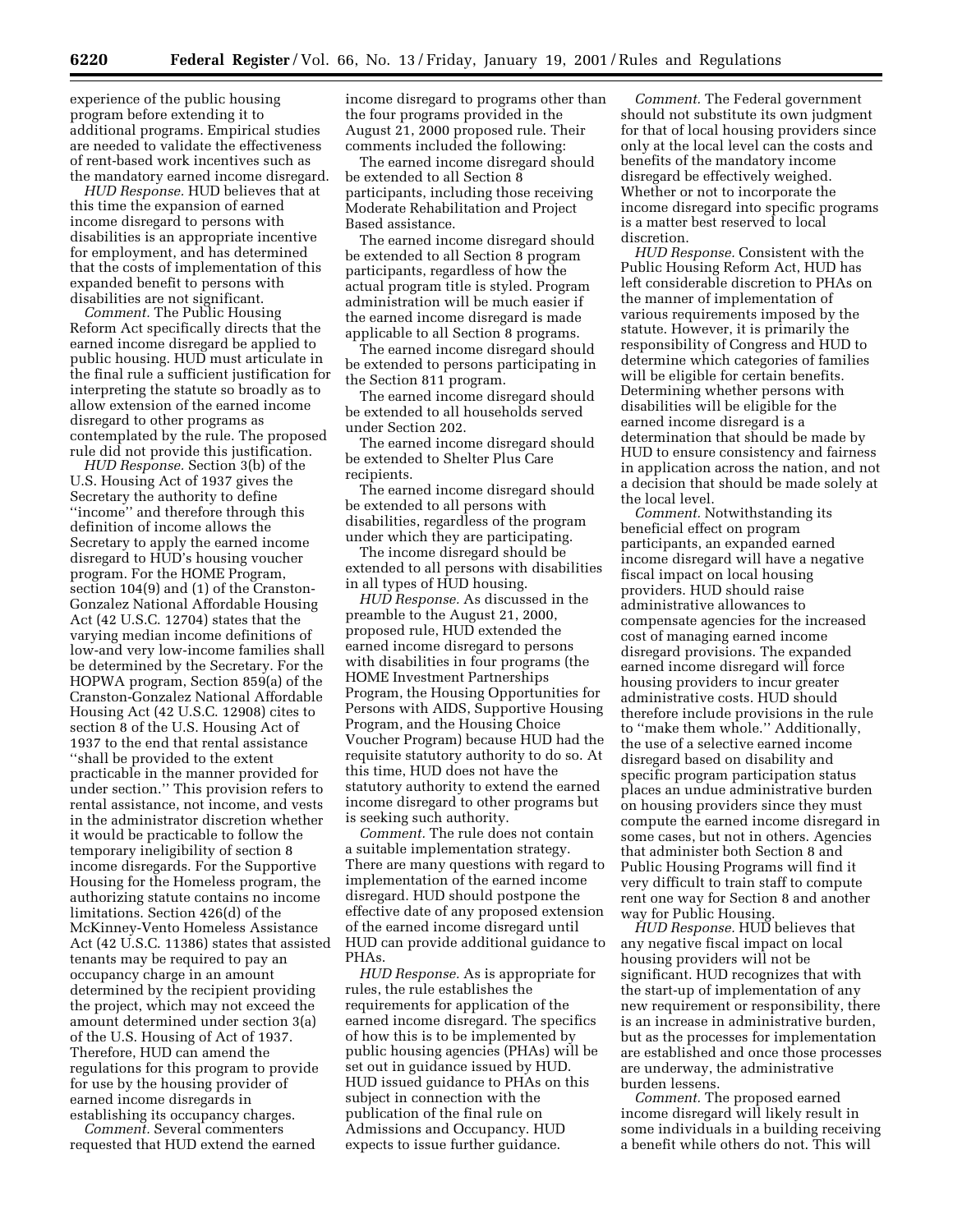lead to friction between tenants and increase management difficulty.

*HUD Response.* HUD believes that any friction that may be voiced by tenants will be minimal. As HUD noted in the preamble to the August 21, 2000 proposed rule, estimates concerning unemployment indicate that the unemployment rate among persons with significant disabilities is in the range of 70% to 75%, among the highest of disadvantaged groups in the nation. HUD believes that the amendments made by this rule may help to lower this rate for persons residing in HUD assisted housing.

*Comment.* HUD's earned income disregard policy needs to go further by expanding the amount of income that is excluded and graduating the level of the disregard to allow for a transitional period. The earned income disregard should incorporate a transition period and be applicable to other forms of public assistance. The time period under which earned income may be disregarded is too short since many persons with disabilities cycle in and out of employment. The 48 month, once in a lifetime exclusion contained in the rule should be modified to address the cyclical employment pattern of many persons with disabilities.

*HUD Response.* The amount of income that is eligible for exclusion is established by statute (see 42 U.S.C. 1437a(b)(5)). The 48 month period arose from considerable public comment on the comparable regulatory provision for public housing (§ 960.255) in the rule on Admissions and Occupancy (see 61 FR 16704). Given the considerable public comment on the period of time in which earned income may be disregarded, HUD declines to modify that period at this time.

*Comment.* The rule should allow child support paid by a non-custodial parent who earns income or is engaged in educational activities to be excluded from income.

*HUD Response.* The commenter makes a valid point, but such a change is outside the scope of this rulemaking and needs to be addressed in separate rulemaking.

*Comment.* While the earned income disregard is an incentive for persons to become employed who are not working, the rule is a disincentive for persons working part-time to become employed full-time. Social Security payment restrictions also compound this problem. More needs to be done to provide income disallowances to help part-time workers become employed full-time.

*HUD Response.* HUD recognizes that the earned income disregard provided

by statute will not serve as an incentive to all families in all situations. The statutory earned income disregard is limited to income increases as a result of employment of a member of the family who was previously unemployed for one or more years. (See section 3(d) of the U.S. Housing Act of 1937; 42 U.S.C. 1437a(d).) HUD, however, recognizes that some part-time employment should not be considered ''previous employment'' and has defined by regulation the term ''previously unemployed'' to include a person who has earned, in the twelve months previous to employment no more than would be received for 10 hours of work per week for 50 weeks at the established minimum wage. (See § 5.617 of this rule, and § 960.255 of the public housing regulations.)

*Comment.* In determining if a person with a disability is previously unemployed for the mandatory period prior to beginning employment, the rule should specifically include time during which the person received public assistance.

*HUD Response.* Consistent with the statutory language, the rule includes increases in annual incomes resulting during or within six months after receiving assistance, benefits or services under any state program for temporary assistance for needy families funded under part A of title IV of the Social Security Act, as determined by the responsible entity in consultation with the local agencies administering temporary assistance for needy families (TANF) and welfare-to-work programs. (See § 5.617 of this rule, and § 960.255 of the public housing regulations.)

*Comment.* The earned income disregard should contain a grandfather clause to allow individuals that are employed at the time of their admission to subsidized housing to take advantage of the offset. The earned income disregard should not be available to persons who are employed at the time they enter assisted housing.

*HUD Response.* The statute establishes the requirements for eligibility of the earned income disregard and the rule in defining ''qualified family'' and ''previously unemployed'' reflects the statutory eligibility requirements. (See § 5.617(a).)

*Comment.* The definition of ''qualified family'' in the rule is inconsistent with other regulatory provisions. Section 5.617(b) should be changed to make clear that it includes a family with any adult member with a disability, not just the head of household or spouse, as eligible for the income disregard.

*HUD Response.* HUD believes that there is no ambiguity here. The definition of ''qualified family'' in § 5.617 makes no reference to the head of household or spouse, but simply ''a family member.'' Section 960.255, upon which § 5.617 is modeled, also does not refer to the head of household or spouse. HUD believes both regulations are clear and no further modification is needed.

*Comment.* HUD's income disregard program should dovetail with the Plan to Achieve Self-Sufficiency (PASS) program so that persons with disabilities continue to receive the disregard benefit even after they are no longer participating in PASS. The income disregard should apply to all families with a member participating in the PASS program. The earned income disregard should apply as long as any household member, not just a family member with a disability, is receiving TANF benefits. The earned income disregard should specifically allow eligibility when any family member receives any type of government support, not limited to TANF. The earned income disregard should be applicable to those families receiving 'welfare to work" funds.

*HUD Response.* The contours of the earned income disregard are established by statute. The statute, however, includes as eligible for the earned income disregard a family whose annual income increases, during or within six months, after receiving assistance, benefits or services under any state program for temporary assistance for needy families funded under part A of title IV of the Social Security Act, as determined by the responsible entity in consultation with the local agencies administering temporary assistance for needy families (TANF) and welfare-towork programs.

# *C. Specific Issue for Comment*

*Expansion of the earned income disregard to all families.* In the August 21, 2000 proposed rule, HUD advised that although this rule limited the extension of the earned income disregard to persons with disabilities, HUD is analyzing the extension of the earned income disregard to all families served by HUD and HUD specifically solicited comment on this issue. (See 65 FR 50844, column one.)

*Comment.* A few commenters submitted comments on this issue and their comments were as follows:

The Public Housing Reform Act does not limit the earned income disregard strictly to persons with disabilities. If HUD is going to extend the income disregard to other programs, it should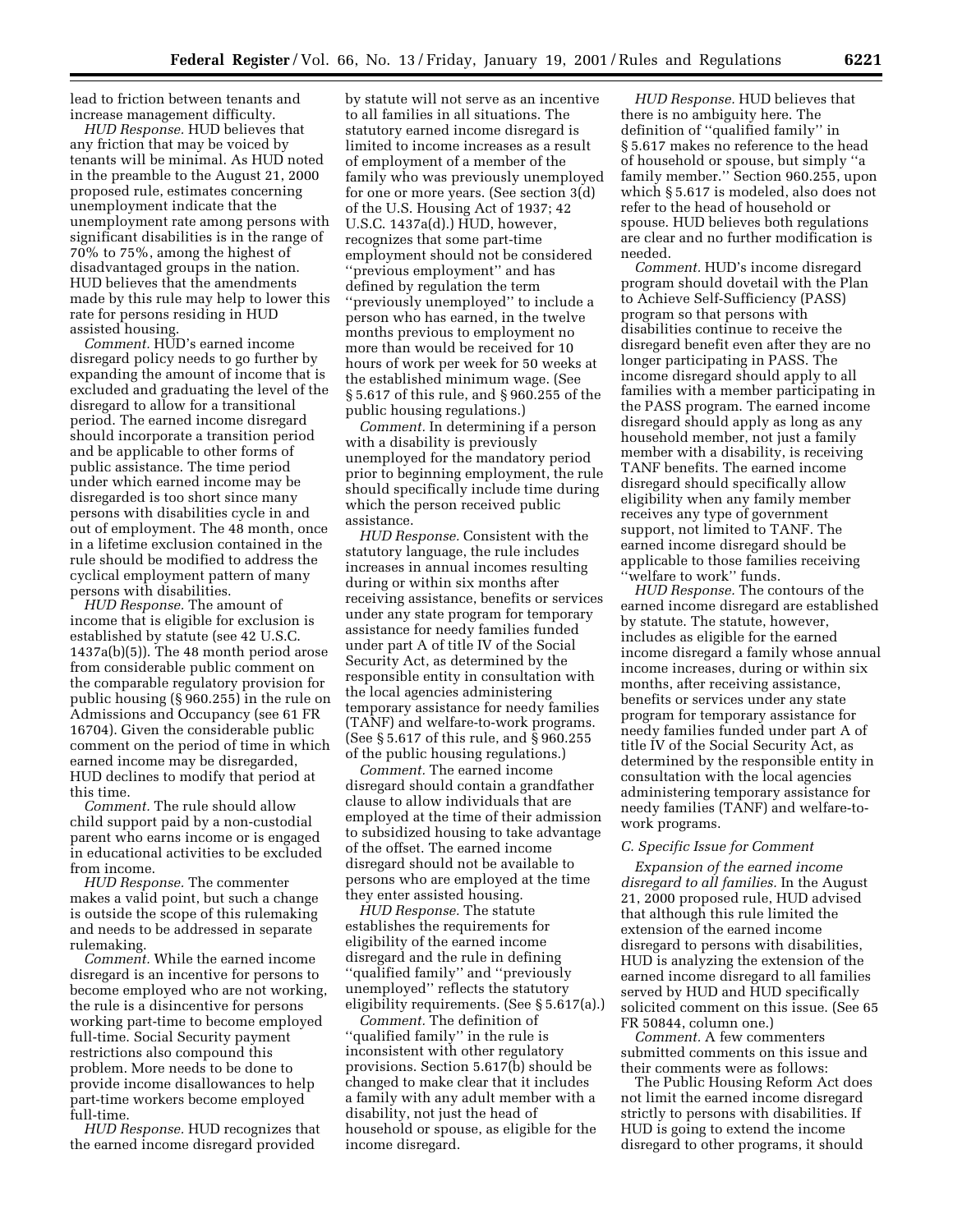not be restricted solely to persons with disabilities.

The earned income disregard should be extended to all families not only families with persons with disabilities. However, application of the earned income disregard to all families may diminish the availability of funds for expanding the number of families participating in the Section 8 or other HUD programs. For this reason, we urge HUD to seek the necessary appropriations from Congress to ensure the expansion of this disregard to all programs.

The earned income disregard should be extended to all households served under HOPWA.

*HUD Response.* HUD appreciates the comments on this issue, and is continuing to study this matter.

#### **III. Findings and Certifications**

# *Environmental Impact*

In accordance with 24 CFR  $50.19(c)(1)$ of HUD's regulations, this rule does not direct, provide for assistance or loan and mortgage insurance for, or otherwise govern or regulate, real property acquisition, disposition, leasing, rehabilitation, alteration, demolition, or new construction, or establish, revise, or provide for standards for construction or construction materials, or manufactured housing. Therefore, this rule is categorically excluded from the requirements of the National Environmental Policy Act (42 U.S.C. 4321 *et seq.*).

## *Regulatory Planning and Review*

The Office of Management and Budget has reviewed this proposed rule under Executive Order 12866 (captioned ''Regulatory Planning and Review'') and determined that this rule is a ''significant regulatory action'' as defined in section 3(f) of the Order (although not an economically significant regulatory action under the Order). Any changes made to this rule as a result of that review are identified in the docket file, which is available for public inspection during regular business hours (7:30 a.m. to 5:30 p.m.) at the Office of the General Counsel, Rules Docket Clerk, Room 10276, U.S. Department of Housing and Urban Development, 451 Seventh Street, SW., Washington, DC 20410–0500.

### *Regulatory Flexibility Act*

The Secretary has reviewed this rule before publication and by approving it certifies, in accordance with the Regulatory Flexibility Act (5 U.S.C. 605(b)), that this rule would not have a significant economic impact on a substantial number of small entities. This rule is limited to expanding existing mandatory expense deductions and earned income disregard to the calculation of income for persons with disabilities in other HUD programs by which the program participants will benefit, and the owners of the housing assisted by these programs will benefit from the uniformity in the program administration this rule presents.

### *Executive Order 13132, Federalism*

This rule does not have federalism implications and does not impose substantial direct compliance costs on State and local governments or preempt State law within the meaning of Executive Order 13132 (entitled ''Federalism'').

## *Unfunded Mandates Reform Act*

Title II of the Unfunded Mandates Reform Act of 1995 (2 U.S.C. 1531– 1538) (UMRA) requires Federal agencies to assess the effects of their regulatory actions on State, local, and tribal governments and on the private sector. This rule does not impose, within the meaning of the UMRA, any Federal mandates on any State, local, or tribal governments or on the private sector.

#### **List of Subjects**

# *24 CFR Part 5*

Administrative practice and procedure, Aged, Claims, Drug abuse, Drug traffic control, Grant programs housing and community development, Grant programs—Indians, Individuals with disabilities, Loan programs housing and community development, Low and moderate income housing, Mortgage insurance, Pets, Public housing, Rent subsidies, Reporting and recordkeeping requirements.

#### *24 CFR Part 92*

Administrative practice and procedure, Grant programs—housing and community development, Grant programs—Indians, Low and moderate income housing, Manufactured homes, Rent subsidies, Reporting and recordkeeping requirements.

#### *24 CFR Part 200*

Administrative practice and procedure, Claims, Equal employment opportunity, Fair housing, Home improvement, Housing standards, Lead poisoning, Loan programs—housing and community development, Mortgage insurance, Organization and functions (Government agencies), Penalties, Reporting and recordkeeping requirements, Social security, Unemployment compensation, Wages.

#### *24 CFR Part 236*

Grant programs—housing and community development, Low and moderate income housing, Mortgage insurance, Rent subsidies, Reporting and recordkeeping requirements.

### *24 CFR Part 574*

AIDS/HIV, Community facilities, Disabled, Grant programs—health programs, Grant programs—housing and community development, Grant programs—social programs, Homeless, Housing, Low and moderate income housing, Nonprofit organizations, Rent subsidies, Reporting and recordkeeping requirements, Technical assistance.

#### *24 CFR Part 582*

Homeless, Rent subsidies, Reporting and recordkeeping requirements.

#### *24 CFR Part 583*

Homeless, Rent subsidies, Reporting and recordkeeping requirements.

# *4 CFR Part 891*

Aged, Civil rights, Grant programs housing and community development, Individuals with disabilities, Loan programs—housing and community development, Low and moderate income housing, Mental health programs, Rent subsidies, Reporting and recordkeeping requirements.

# *24 CFR Part 982*

Grant programs—Housing and community development, Housing, Rent subsidies.

Accordingly, HUD amends parts 5, 92, 200, 236, 574, 582, 583, 891 and 982 of title 24 of the Code of Federal Regulations as follows:

## **PART 5—GENERAL HUD PROGRAM REQUIREMENTS; WAIVERS**

1. The authority citation for part 5 continues to read as follows:

**Authority:** 42 U.S.C. 3535(d), unless otherwise noted.

2. The heading for subpart F is revised to read as follows:

## **Subpart F—Section 8 and Public Housing, and Other HUD Assisted Housing Serving Persons with Disabilities: Family Income and Family Payment; Occupancy Requirements for Section 8 Project-Based Assistance**

3. Section 5.601 is revised to read as follows:

#### **§ 5.601 Purpose and applicability.**

This subpart states HUD requirements on the following subjects:

(a) Determining annual and adjusted income of families who apply for or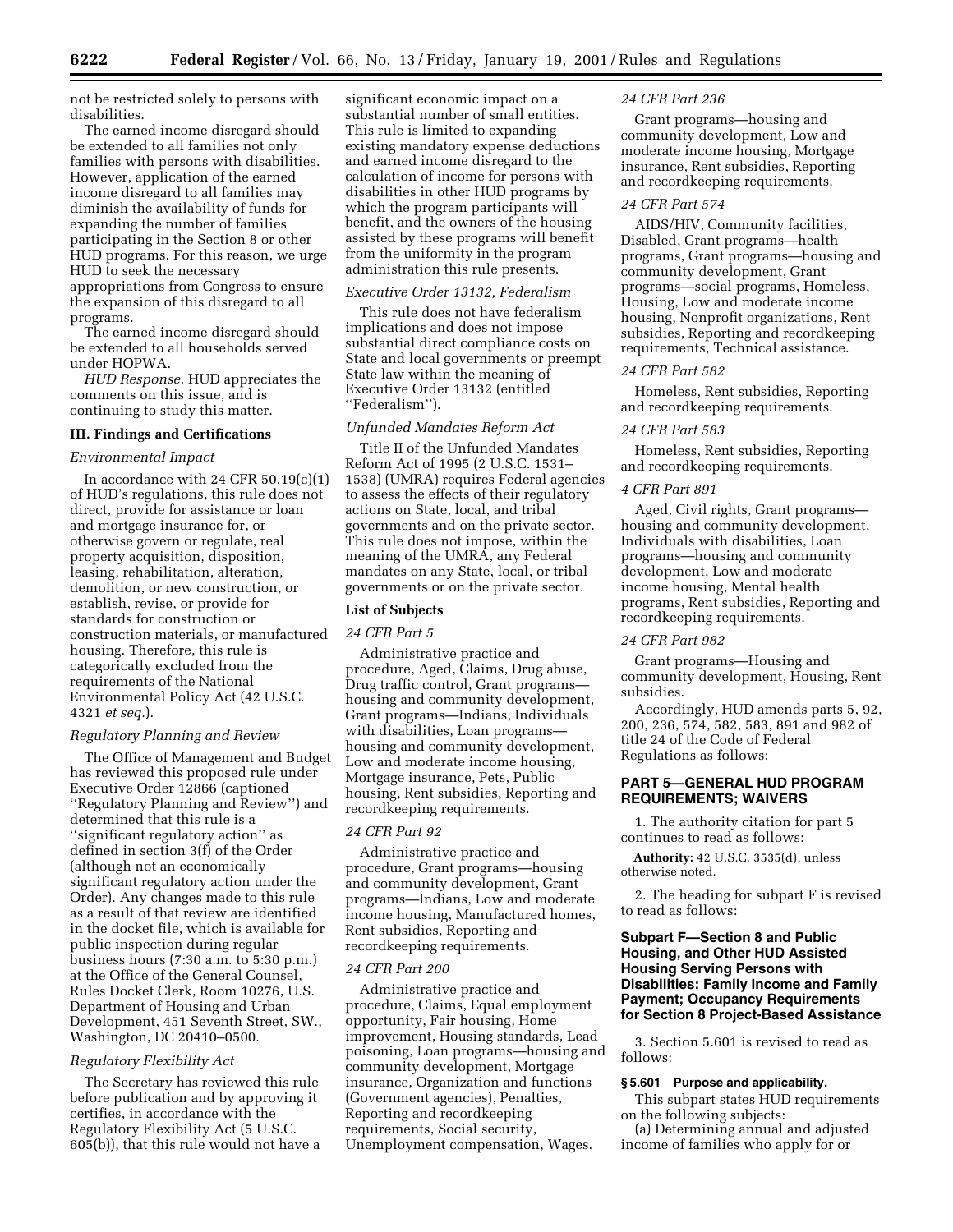receive assistance in the Section 8 (tenant-based and project-based) and public housing programs;

(b) Determining payments by and utility reimbursements to families assisted in these programs;

(c) Additional occupancy requirements that apply to the Section 8 project-based assistance programs. These additional requirements concern:

(1) Income-eligibility and incometargeting when a Section 8 owner admits families to a Section 8 project or unit;

(2) Owner selection preferences; and (3) Owner reexamination of family income and composition;

(d) Determining adjusted income, as provided in § 5.611(a) and (b), for families who apply for or receive assistance under the following programs: HOME Investment Partnerships Program (24 CFR part 92); Rent Supplement Payments Program (24 CFR part 200, subpart W); Rental Assistance Payments Program (24 CFR part 236, subpart D); Housing Opportunities for Persons with AIDS (24 CFR part 574); Shelter Plus Care Program (24 CFR part 582); Supportive Housing Program (McKinney Act Homeless Assistance) (24 CFR part 583); Section 202 Supportive Housing Program for the Elderly (24 CFR 891, subpart B); Section 202 Direct Loans for Housing for the Elderly and Persons with Disabilities (24 CFR part 891, subpart E) and the Section 811 Supportive Housing for Persons with Disabilities (24 CFR part 891, subpart C). Unless specified in the regulations for each of the programs listed in paragraph (d) of this section or in another regulatory section of this part 5, subpart F, the regulations in part 5, subpart F, generally are not applicable to these programs; and

(e) Determining earned income disregard for persons with disabilities, as provided in § 5.617, for the following programs: HOME Investment Partnerships Program (24 CFR part 92); Housing Opportunities for Persons with AIDS (24 CFR part 574); Supportive Housing Program (McKinney Act Homeless Assistance) (24 CFR part 583); and the Housing Choice Voucher Program (24 CFR part 982).

4. In § 5.603, paragraph (a)(1) is revised and a new definition of ''responsible entity'' is added to paragraph (b) to read as follows:

### **§ 5.603 Definitions.**

\* \* \* \* \*

(a) *Terms found elsewhere in part 5.* (1) *Subpart A.* The terms *1937 Act, elderly person, public housing, public housing agency (PHA), responsible*

*entity* and *Section 8* are defined in § 5.100.

\* \* \* \* \*

(b) \* \* \*

*Responsible entity.* For § 5.611, in addition to the definition of ''responsible entity'' in § 5.100, and for § 5.617, in addition to only that part of the definition of ''responsible entity'' in § 5.100 which addresses the Section 8 program covered by § 5.617 (public housing is not covered by § 5.617), ''responsible entity'' means:

(1) For the HOME Investment Partnerships Program, the participating jurisdiction, as defined in 24 CFR 92.2;

(2) For the Rent Supplement Payments Program, the owner of the multifamily project;

(3) For the Rental Assistance Payments Program, the owner of the Section 236 project;

(4) For the Housing Opportunities for Persons with AIDS (HOPWA) program, the applicable ''State'' or ''unit of general local government'' or ''nonprofit organization'' as these terms are defined in 24 CFR 574.3, that administers the HOPWA Program;

(5) For the Shelter Plus Care Program, the ''Recipient'' as defined in 24 CFR 582.5;

(6) For the Supportive Housing Program, the ''recipient'' as defined in 24 CFR 583.5;

(7) For the Section 202 Supportive Housing Program for the Elderly, the "Owner" as defined in 24 CFR 891.205;

(8) For the Section 202 Direct Loans for Housing for the Elderly and Persons with Disabilities), the ''Borrower'' as defined in 24 CFR 891.505; and

(9) For the Section 811 Supportive Housing Program for Persons with Disabilities, the ''owner'' as defined in 24 CFR 891.305.

5. Revise § 5.611 to read as follows:

## **§ 5.611 Adjusted income.**

\* \* \* \* \*

Adjusted income means annual income (as determined by the responsible entity, defined in § 5.100 and § 5.603) of the members of the family residing or intending to reside in the dwelling unit, after making the following deductions:

(a) *Mandatory deductions.* In determining adjusted income, the responsible entity must deduct the following amounts from annual income:

(1) \$480 for each dependent;

(2) \$400 for any elderly family or disabled family;

(3) The sum of the following, to the extent the sum exceeds three percent of annual income:

(i) Unreimbursed medical expenses of any elderly family or disabled family; and

(ii) Unreimbursed reasonable attendant care and auxiliary apparatus expenses for each member of the family who is a person with disabilities, to the extent necessary to enable any member of the family (including the member who is a person with disabilities) to be employed. This deduction may not exceed the earned income received by family members who are 18 years of age or older and who are able to work because of such attendant care or auxiliary apparatus; and

(4) Any reasonable child care expenses necessary to enable a member of the family to be employed or to further his or her education.

(b) *Additional deductions.* (1) For public housing, a PHA may adopt additional deductions from annual income. The PHA must establish a written policy for such deductions.

(2) For the HUD programs listed in § 5.601(d), the responsible entity shall calculate such other deductions as required and permitted by the applicable program regulations.

6. A new § 5.617 is added to read as follows:

#### **§ 5.617 Self-sufficiency incentives for persons with disabilities—Disallowance of increase in annual income.**

(a) *Applicable programs.* The disallowance of increase in annual income provided by this section is applicable only to the following programs: HOME Investment Partnerships Program (24 CFR part 92); Housing Opportunities for Persons with AIDS (24 CFR part 574); Supportive Housing Program (24 CFR part 583); and the Housing Choice Voucher Program (24 CFR part 982).

(b) *Definitions.* The following definitions apply for purposes of this section.

*Disallowance.* Exclusion from annual income.

*Previously unemployed* includes a person with disabilities who has earned, in the twelve months previous to employment, no more than would be received for 10 hours of work per week for 50 weeks at the established minimum wage.

*Qualified family.* A disabled family residing in housing assisted under one of the programs listed in paragraph (a) of this section or receiving tenant-based rental assistance under one of the programs listed in paragraph (a) of this section:

(1) Whose annual income increases as a result of employment of a family member who is a person with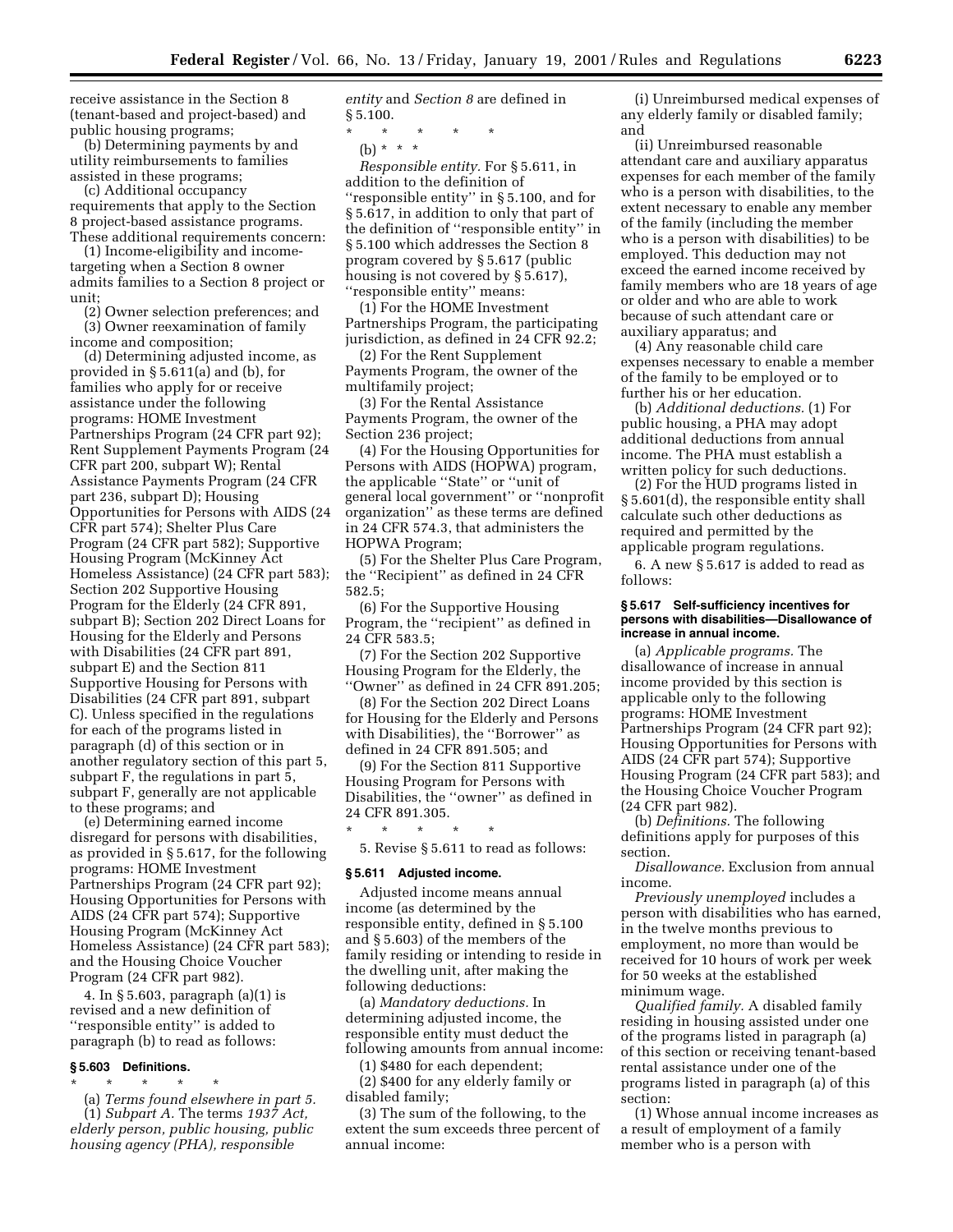disabilities and who was previously unemployed for one or more years prior to employment;

(2) Whose annual income increases as a result of increased earnings by a family member who is a person with disabilities during participation in any economic self-sufficiency or other job training program; or

(3) Whose annual income increases, as a result of new employment or increased earnings of a family member who is a person with disabilities, during or within six months after receiving assistance, benefits or services under any state program for temporary assistance for needy families funded under Part A of Title IV of the Social Security Act, as determined by the responsible entity in consultation with the local agencies administering temporary assistance for needy families (TANF) and Welfare-to-Work (WTW) programs. The TANF program is not limited to monthly income maintenance, but also includes such benefits and services as one-time payments, wage subsidies and transportation assistance—provided that the total amount over a six-month period is at least \$500.

(c) *Disallowance of increase in annual income.*—(1) *Initial twelve month exclusion.* During the cumulative twelve month period beginning on the date a member who is a person with disabilities of a qualified family is first employed or the family first experiences an increase in annual income attributable to employment, the responsible entity must exclude from annual income (as defined in the regulations governing the applicable program listed in paragraph (a) of this section) of a qualified family any increase in income of the family member who is a person with disabilities as a result of employment over prior income of that family member.

(2) *Second twelve month exclusion and phase-in.* During the second cumulative twelve month period after the date a member who is a person with disabilities of a qualified family is first employed or the family first experiences an increase in annual income attributable to employment, the responsible entity must exclude from annual income of a qualified family fifty percent of any increase in income of such family member as a result of employment over income of that family member prior to the beginning of such employment.

(3) *Maximum four year disallowance.* The disallowance of increased income of an individual family member who is a person with disabilities as provided in

paragraph  $(c)(1)$  or  $(c)(2)$  is limited to a lifetime 48 month period. The disallowance only applies for a maximum of twelve months for disallowance under paragraph (c)(1) and a maximum of twelve months for disallowance under paragraph (c)(2), during the 48 month period starting from the initial exclusion under paragraph (c)(1) of this section.

(d) *Inapplicability to admission.* The disallowance of increases in income as a result of employment of persons with disabilities under this section does not apply for purposes of admission to the program (including the determination of income eligibility or any income targeting that may be applicable).

# **PART 92—HOME INVESTMENT PARTNERSHIPS PROGRAM**

7. The authority citation for part 92 continues to read as follows:

**Authority:** 42 U.S.C. 3535(d) and 12701– 12839.

8. In § 92.203, a new paragraph (d)(3) is added to read as follows:

### **§ 92.203 Income determinations.**

\* \* \* \* \*

(d) \* \* \*

(3) The participating jurisdiction must follow the requirements in § 5.617 when making subsequent income determinations of persons with disabilities who are tenants in HOMEassisted rental housing or who receive tenant-based rental assistance.

### **PART 200—INTRODUCTION TO FHA PROGRAMS**

9. The authority citation for part 200 continues to read as follows:

**Authority:** 12 U.S.C. 1701–1715z–18; 42 U.S.C. 3535(d).

10. Section 200.1303 is revised to read as follows;

#### **§ 200.1303 Annual income exclusions for the Rent Supplement Program.**

(a) The exclusions to annual income described in 24 CFR 5.609(c) apply to those rent supplement contracts governed by the regulations at 24 CFR part 215 in effect immediately before May 1, 1996 (contained in the April 1, 1995 edition of 24 CFR, parts 200 to 219), in lieu of the annual income exclusions described in 24 CFR 215.21(c) (contained in the April 1, 1995 edition of 24 CFR, parts 200 to 219).

(b) The mandatory deductions described in 24 CFR 5.611(a) also apply to the rent supplement contracts described in paragraph (a) of this section in lieu of the deductions

provided in the definition of ''adjusted income'' in 24 CFR 215.1 (as contained in the April 1, 1995 edition of 24 CFR, parts 200 to 219).

(c) The definition of ''persons with disabilities'' in paragraph (c) of this section replaces the terms ''disabled person'' and ''handicapped person'' used in the regulations in 24 CFR part 215, subpart A (as contained in the April 1, 1995 edition of 24 CFR, parts 200 to 219). *Person with disabilities,* as used in this part, has the same meaning as provided in 24 CFR 891.305.

## **PART 236—MORTGAGE INSURANCE AND INTEREST REDUCTION PAYMENT FOR RENTAL PROJECTS**

11. The authority citation for part 236 continues to read as follows:

**Authority:** 12 U.S.C. 1701–1715z–1; 42 U.S.C. 3535(d).

#### **Subpart D—Rental Assistance Payments**

12. Section 236.710 is revised to read as follows;

#### **§ 236.710 Qualified tenant.**

(a) The benefits of rental assistance payments are available only to an individual or a family who is renting a dwelling unit in a project that is subject to a contract entered into under the requirements of this subpart or who is occupying such a dwelling unit as a cooperative member. To qualify for the benefits of rental assistance payments, the individual or family must satisfy the definition of Qualified Tenant found in § 236.2 of subpart A (contained in the April 1, 1995 edition of 24 CFR, parts 220 to 499; see the Savings clause at § 236.1(c)).

(b) To receive rental assistance under this subpart, the income of the individual or family must be determined to be too low to permit the individual or family to pay the approved Gross Rent with 30 percent of the individual's or family's Adjusted Monthly Income, as defined in § 236.2 of subpart A (contained in the April 1, 1995 edition of 24 CFR, parts 220 to 499). Determination of the Adjusted Monthly Income must include the deductions required for adjusted income in 24 CFR 5.611(a) in lieu of the deductions provided in the definition of ''adjusted income'' in 24 CFR 236.2 (contained in the April 1, 1995 edition of 24 CFR, parts 220 to 499; see the Savings clause at § 236.1(c)).

(c) For requirements concerning the disclosure and certification of Social Security Numbers, see 24 CFR part 5, subpart B. For requirements regarding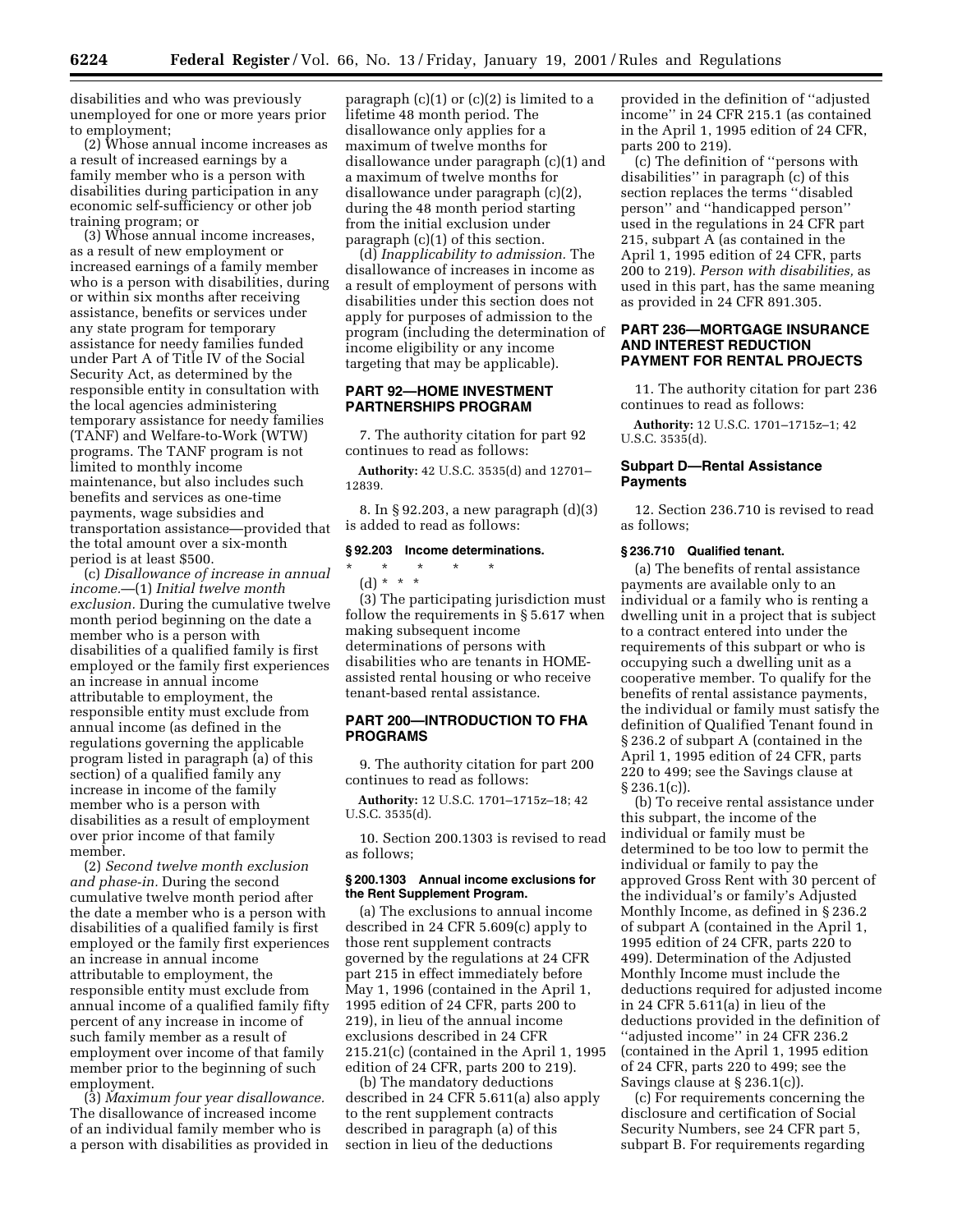the signing and submitting of consent forms for the obtaining of wage and claim information from State Wage Information Collection Agencies, see 24 CFR part 5, subpart B. For restrictions on financial assistance to noncitizens with ineligible immigration status, see 24 CFR part 5, subpart E.

(d) The definition of ''persons with disabilities'' in paragraph (d) of this section replaces the terms ''disabled person'' and ''handicapped person'' used in the regulations in 24 CFR part 236, subpart A (contained in the April 1, 1995 edition of 24 CFR, parts 220 to 499; see the Savings clause at § 236.1(c)). *Person with disabilities,* as used in this part, has the same meaning as provided in 24 CFR 891.305.

# **PART 574—HOUSING OPPORTUNITIES FOR PERSONS WITH AIDS**

13. The authority citation for part 574 continues to read as follows:

**Authority:** 42 U.S.C. 3535(d) and 12901– 12912.

14. Paragraphs  $(d)(1)$  and  $(d)(3)$  of § 574.310 are revised to read as follows:

# **§ 574.310 General standards for eligible housing activities.**

\* \* \* \* \*

(d) *Resident rent payment.* \*\*\* (1) 30 percent of the family's monthly adjusted income (adjustment factors include the age of the individual, medical expenses, size of family and child care expenses and are described in detail in 24 CFR 5.609). The calculation of the family's monthly adjusted income must include the expense deductions provided in 24 CFR 5.611(a), and for eligible persons, the calculation of monthly adjusted income also must include the disallowance of earned income as provided in 24 CFR 5.617, if applicable;

\* \* \* \* \*

(3) If the family is receiving payments for welfare assistance from a public agency and a part of the payments, adjusted in accordance with the family's actual housing costs, is specifically designated by the agency to meet the family's housing costs, the portion of the payment that is designated for housing costs.

\* \* \* \* \*

# **PART 582—SHELTER PLUS CARE**

15. The authority citation for part 582 continues to read as follows:

**Authority:** 42 U.S.C. 3535(d) and 11403– 11407b.

16. Section 582.310 is revised to read as follows:

#### **§ 582.310 Resident rent.**

(a) *Amount of rent.* Each participant must pay rent in accordance with section 3(a)(1) of the U.S. Housing Act of 1937 (42 U.S.C. 1437a(a)(1)), except that in determining the rent of a person occupying an intermediate care facility assisted under title XIX of the Social Security Act, the gross income of this person is the same as if the person were being assisted under title XVI of the Social Security Act.

(b) *Calculating income.* (1) Income of participants must be calculated in accordance with 24 CFR 5.609 and 24 CFR 5.611(a).

(2) Recipients must examine a participant's income initially, and at least annually thereafter, to determine the amount of rent payable by the participant. Adjustments to a participant's rental payment must be made as necessary.

(3) As a condition of participation in the program, each participant must agree to supply the information or documentation necessary to verify the participant's income. Participants must provide the recipient information at any time regarding changes in income or other circumstances that may result in changes to a participant's rental payment.

# **PART 583—SUPPORTIVE HOUSING PROGRAM**

17. The authority citation for part 583 continues to read as follows:

**Authority:** 42 U.S.C. 3535(d) and 11389.

18. In § 583.315, paragraph (a) is revised to read as follows:

## **§ 583.315 Resident rent.**

(a) *Calculation of resident rent.* Each resident of supportive housing may be required to pay as rent an amount determined by the recipient which may not exceed the highest of:

(1) 30 percent of the family's monthly adjusted income (adjustment factors include the number of people in the family, age of family members, medical expenses and child care expenses). The calculation of the family's monthly adjusted income must include the expense deductions provided in 24 CFR 5.611(a), and for persons with disabilities, the calculation of the family's monthly adjusted income also must include the disallowance of earned income as provided in 24 CFR 5.617, if applicable;

(2) 10 percent of the family's monthly gross income; or

(3) If the family is receiving payments for welfare assistance from a public agency and a part of the payments, adjusted in accordance with the family's actual housing costs, is specifically designated by the agency to meet the family's housing costs, the portion of the payment that is designated for housing costs.

\* \* \* \* \*

# **PART 891—SUPPORTIVE HOUSING FOR THE ELDERLY AND PERSONS WITH DISABILITIES**

19. The authority citation for part 891 continues to read as follows:

**Authority:** 12 U.S.C. 1701q, 42 U.S.C. 1437f, 3535(d) and 8013.

20. In § 891.105, the definitions of *Annual Income, Total Tenant Payment,* and *Utility Allowance* are revised and a new definition of *Adjusted Income* is added to read as follows:

# **§ 891.105 Definitions.** \* \* \* \* \*

*Adjusted income* as defined in part 5, subpart F of subtitle A of this title.

*Annual income* as defined in part 5, subpart F of subtitle A of this title. In the case of an individual residing in an intermediate care facility for the developmentally disabled that is assisted under title XIX of the Social Security Act and this part, the annual income of the individual shall exclude protected personal income as provided under that Act. For purposes of determining the total tenant payment, the income of such individuals shall be imputed to be the amount that the household would receive if assisted under title XVI of the Social Security Act.

*Total tenant payment* means the monthly amount defined in, and determined in accordance with part 5, subpart F of subtitle A of this title.

\* \* \* \* \*

*Utility allowance* is defined in part 5, subpart F of this subtitle A of this title and is determined or approved by HUD. \* \* \* \* \*

21. In part 891, revise the heading of subpart E to read as follows:

#### **Subpart E—Loans for Housing for the Elderly and Persons with Disabilities**

22. In § 891.520, the definitions of *Gross Rent, Tenant Rent, Total Tenant Payment, Utility Allowance,* and *Utility Reimbursement* are revised and a new definition of *Adjusted Income* is added to read as follows: